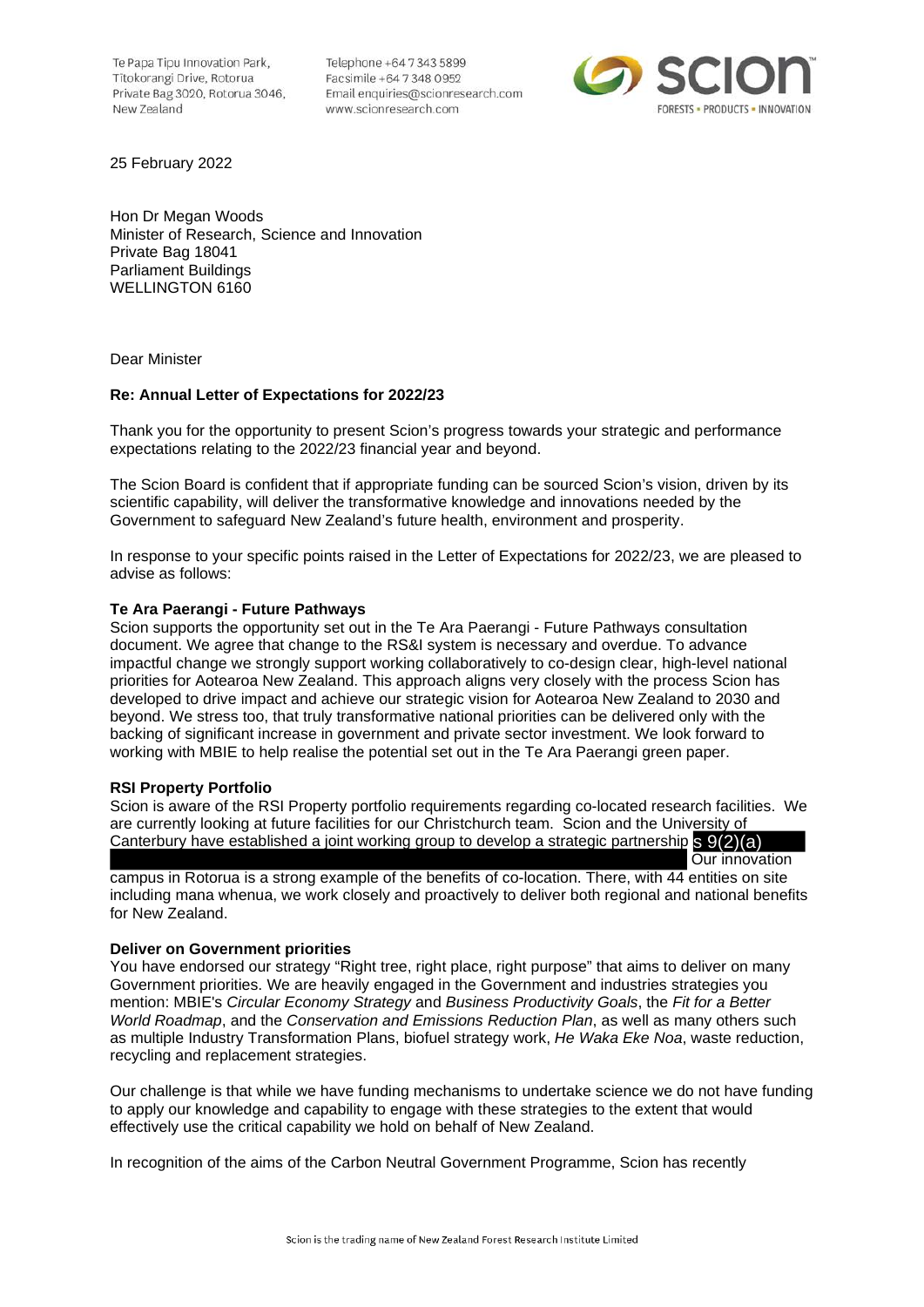completed an EECA-funded assessment of the best options to move our Rotorua campus off its reliance on natural gas, which contributes up to 60% of our GHG emissions. Work is underway on specifics around replacing the boilers and chillers needed for our site, and we have begun an electricity efficiency sub-metering project. In 2021, we replaced three of our petrol vehicles with three battery electric vehicles and intend to replace our utes as technology becomes available. Also, we are internally reviewing our air travel in order to reduce emissions from this source.

### **Well-being and workforce inclusion**

We are proud of our response to COVID-19. We have engaged licensed immigration consultants to assist our international staff on immigration issues due to the pandemic and reimbursed staff for unforeseen costs associated with their immigration. For the wider workforce, we have actively checked in on staff members who live alone during lockdown periods, incentivised vaccinations and provided clear communications on requirements at each change in alert levels or traffic light settings. Our wellness team is proactive, holding monthly initiatives like bike week, financial wellness and men's health.

Despite the challenging times for Scion both as a community and an organisation, we were pleased to see our Pulse Engagement score remain steady with last year's results.

The 2021/22 year saw an overall reduction in Gender Pay Gap (GPG) to 11.7, down from 12.4 (2020) and 17.1 (2017). Within pay bands we have an average GPG of 0.9.

Work ahead for 2022 will include providing a more flexible working environment to all staff, including for example participation of parents/primary carers in more senior/higher paid roles in the organisation.

Scion is aware of the lack of Māori researchers, particularly at a senior level. In 2021, we appointed our first Māori Emeritus Researcher. A key part of his role is mentoring the growing number of Māori early career researchers at Scion. We have also been involved with the Te Ara Pūtaiao group in forming a bid for MBIE's Diversity, Equality and Inclusion Fund around hosting Māori graduates and students.

#### **Financial resilience**

In September 2019, our Board Chair informed the Minister of both short- and long-term funding challenges owing to unsuccessful bids in the MBIE contestable funding rounds. These challenges resulted in financial prudence initiatives that meant planned capital works were stopped and cost containment measures implemented.

While Scion was successful in the recent MBIE contestable round this result does not provide a longterm solution. Our capability remains at risk as well as our ability to deliver on our strategy.

Progressing the MBIE/Scion Long-Term Funding Solution Working Group and other mitigating activities around revenue and revenue delivery are required to determine a financially resilient funding solution for Scion.

# **Te Ao Māori**

We continue developing capability, skills and networks between Māori and the RS&I system, implementing a co-development approach and strengthening Te Tiriti-based relationships in the science sector to deliver benefits for Aotearoa New Zealand.

We have strengthened our capability by investing in three new Māori Leadership Science and Research roles. We have appointed a Mana Whenua Operations role in partnership with Ngā Hapū e Toru, who have mana whenua at our Rotorua campus. We are in the process of signing a Kawenata with Ngā Hapū e Toru, and a Future Director nominated by the hapū has recently joined the Board. We have growing partnerships with a number of other iwi/hapū through our work, including through a collaboration agreement signed with the Māori Carbon Collective. Our reporting to MBIE includes not only these activities but the benefits realised from them.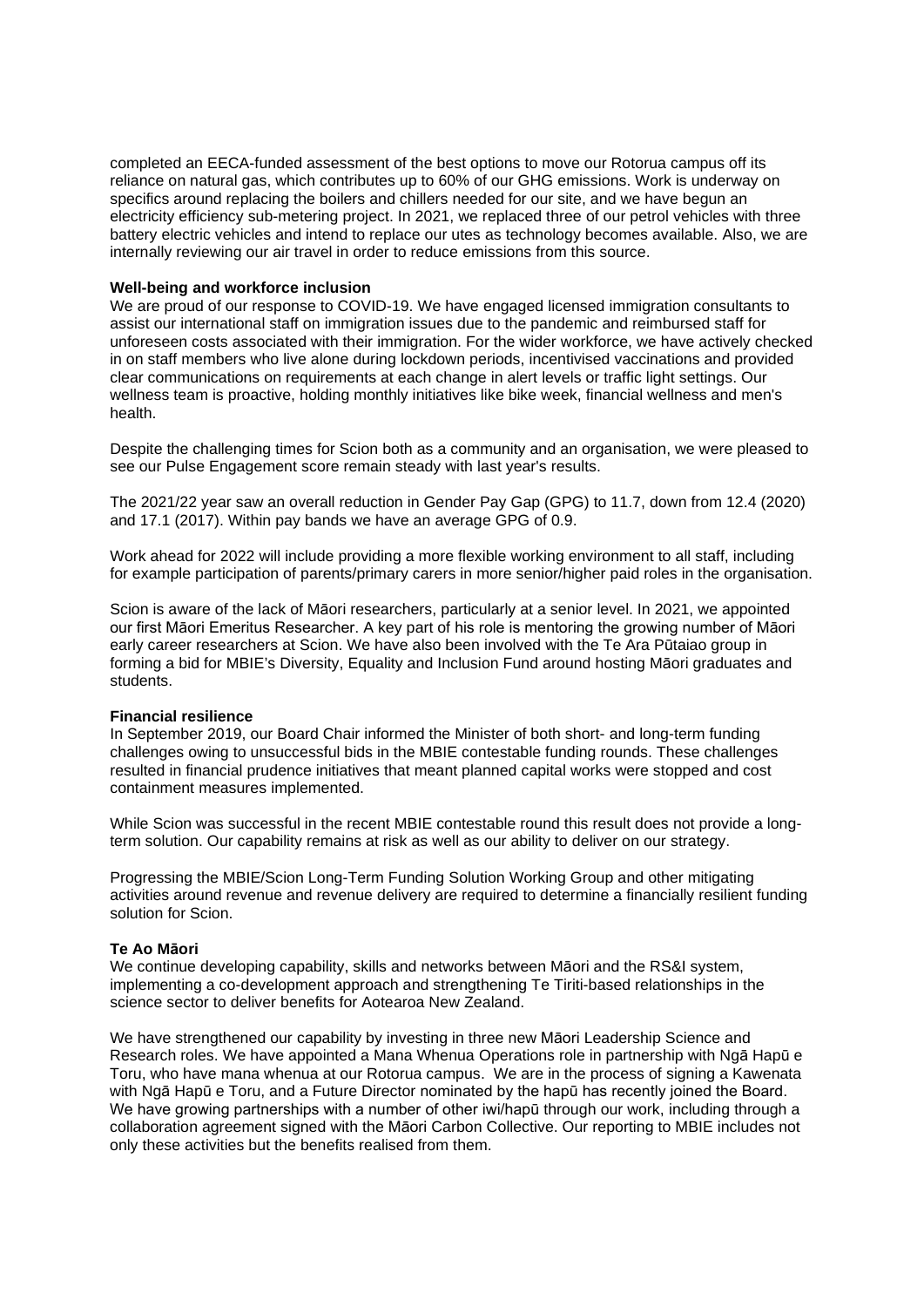# **eResearch and use of technologies**

eResearch is an essential part of the tools we use to carry out our science, and we are actively collaborating to increase these capabilities. Scion has recently joined Genomics Aotearoa, a cross CRI/university platform focused on bioinformatics-based research.

Scion is a partner in the i4 Accelerator programme that is part of the Digital Technology Industry Transformation Plan. Although forestry is excluded from the Agritech ITP, we are connected through Agritech NZ.

Scion is a member of the ORCID consortium, an active Research Education Advanced Network New Zealand (REANNZ) member and is engaged in the CRI sector discussion on the future eResearch needs across REANNZ and NeSI covering networking, computer and data storage.

Scion has piloted use of cloud infrastructure to reduce costs and maximise reuse of public datasets (e.g. developing and hosting research projects on Amazon Web Services alongside Land Information New Zealand's data archives).

On the use of sensitive technologies, we have and will continue to engage with government on these matters. We are aware of the security concerns related to these.

Our Statement of Core Purpose is very clear that Scion is to drive innovation and growth for economic, environmental and social benefit to New Zealand. Some recent examples are:

- Scion has identified a specific portfolio of research ('New value digital forests and wood sector') that will coordinate and connect digital and data-driven innovation in the forestry, wood processing and construction sector.
- Scion contributed to the development of the Prometheus Software as a Service (PSaaS) fire growth modelling system, which is one of the most used fire growth models in the world.
- Scion has created the Remote Sensing Cluster Group which is a consortium (>70 members) representing all major forest growers in New Zealand.
- Scion co-developed the world's first area-based phenotyping platform for the largest plantation in New Zealand (185,000 ha or 11% of planted forest area). This platform has been used by Timberlands to assess productivity of different genotypes.
- Scion has worked with both industry (Timberlands, PF Olsen) and industry service providers (Interpine, Indufor) to transfer AI-based technologies and build capability across the sector.

# **Specific priorities for Scion**

We continue to work with MBIE, Ministry for Primary Industries and Te Uru Rākau on the implementation of recommendations from the Science Review of Scion. The science review was the final step before proposing a Long-Term Funding Solution as requested by yourself in 2019. The review validated our role and science strategy. It also contained recommendations for retention of critical capability with emphasis on public good facing research and to support New Zealand's transition to a low-carbon economy.

Without a long-term funding solution Scion continues to be highly constrained in how we deliver on our core purpose and on the opportunities described in our strategy for New Zealand, which you (and now many other Ministers) agree are aligned with the Government's priorities.

New Zealand can join other nations' move towards the circular bioeconomy through pursuing options that align with the Government's objectives for a low-carbon future. Scion has critical capabilities in indigenous forestry, bioenergy and new environmentally friendly biomaterials that will help shape those options and provide the opportunity to grow a very bright future for our country.

We do understand the need for fiscal restraint. Therefore, we have been exploring fiscally neutral options that we believe the Long-Term Funding Solution Working Group needs to actively explore, including working with other agencies and we look to your continued support to find this solution.